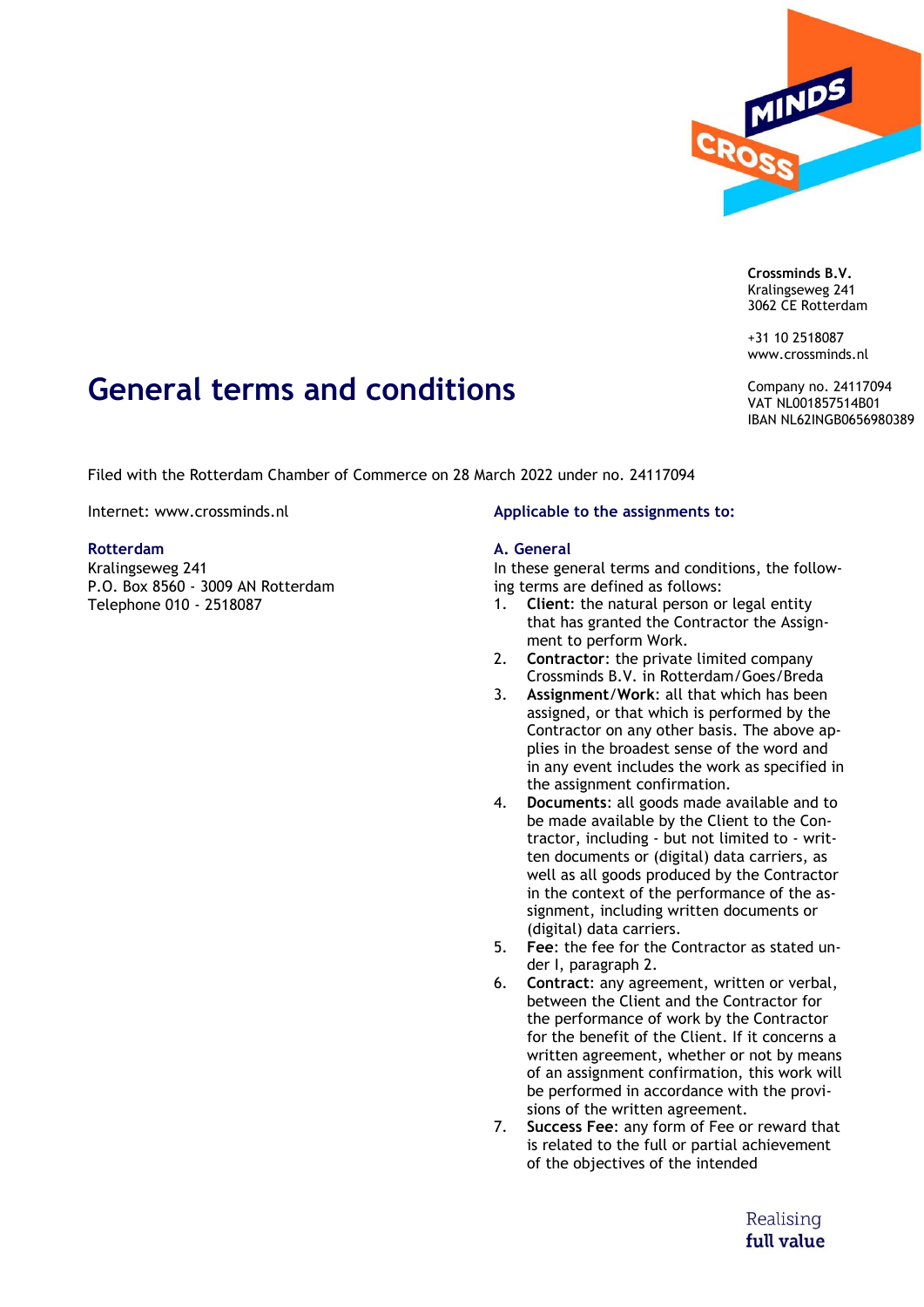transaction, regardless of the wording assigned to it.

8. **Transaction Value**: the transaction value defined in the quote or Contract. If the Transaction Value cannot be easily determined due to a change in the transaction structure or for some other reason, the Contractor will determine a transaction value based on a reasonable estimate.

## **B. Applicability**

- 1. These general terms and conditions apply to all agreements, and any amendments and/or additions thereto, between the Client and the Contractor, as well as to work performed by the Contractor on any other basis.
- 2. The Contractor is entitled to amend these general terms and conditions at all times.
- 3. Deviations from these general terms and conditions are only valid if and insofar as they have been agreed in writing between the Client and the Contractor.
- 4. Any general terms and conditions of the Client do not apply to the Contract and are therefore expressly rejected by the Contractor.
- 5. If any provision forming part of these general terms and conditions or of the Contract is null and void or is nullified, the remainder of the Contract will remain in force and the relevant provision will be replaced with a provision that approximates the purport of the original provision as closely as possible in consultation between the parties.

## **C. Commencement and term of the Contract**

- In principle, each Contract is formed and commences when the assignment confirmation signed by the Client has been received by the Contractor. As long as the Contractor has not received back the signed assignment confirmation, the Contractor reserves the right to deploy its capacity elsewhere. The assignment confirmation is based on the information provided to the Contractor by the Client at that time. The assignment confirmation is deemed to accurately and fully reflect the Contract. The Contractor is free to prove the formation of the Contract by all legal means.
- 2. Each Contract is entered into for an indefinite period unless it ensues from the nature, content or scope of the Contract that it has been entered into for a fixed period.
- 3. If the Contract has been provided verbally or the signed assignment confirmation has not

(yet) been received by the Contractor, this Contract will be deemed to have been concluded subject to the applicability of these general terms and conditions if the Contractor nevertheless commences the performance of the Contract at the Client's request.

- 4. In any event, the Contract will end after completion of the Assignment / Work.
- 5. The Client and the Contractor may terminate the Contract by giving written notice, with due observance of the provisions under N.

## **D. Client's information**

- 1. The Client is obliged to provide the Contractor with all information and Documents which the Contractor, in its opinion, requires for the proper performance of the Contract in good time in the form desired by the Contractor and in the desired manner.
- 2. The Contractor has the right to suspend performance of the Contract until such time as the Client has complied with the obligation referred to in the previous paragraph.
- 3. The Client is obliged to immediately inform the Contractor of facts and circumstances that may be relevant in connection with the performance of the Contract.
- 4. The Client guarantees the accuracy, completeness and reliability of the information and Documents made available to the Contractor by it or on its behalf, even if they originate from third parties.
- 5. The additional costs and extra Fee ensuing from the delay in the performance of the Contract resulting from the failure to make the necessary information and Documents available, or to do so in good time or properly, will be borne by the Client, as well as any ensuing administrative and/or criminal penalties.
- 6. If and insofar as the Client so requests, the Documents made available will be returned to the Client, subject to the provisions under O.
- 7. The Contractor and the Client may communicate with each other electronically. Both the Contractor and the Client acknowledge that there are risks associated with the use of electronic means of communication. The Contractor and the Client hereby determine that they are not liable with respect to one other for any ensuing loss. This also applies to the use by the Contractor of electronic means of communication with third parties, including other advisers of the Client. In the event of doubt regarding the content of electronic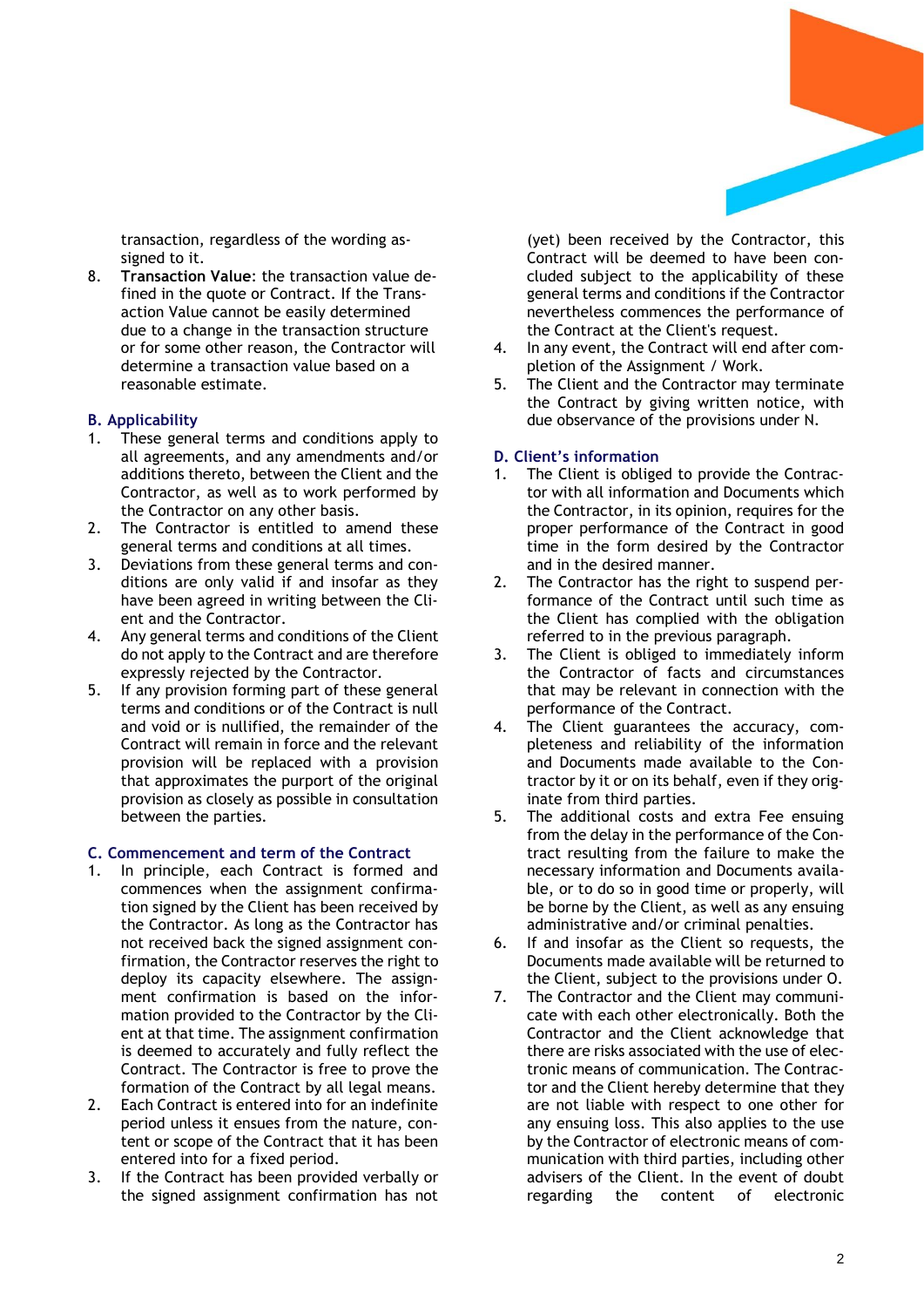

communication, the data extracts from the Contractor's systems will be determinant.

## **E. Performance of work**

- 1. All contracts are exclusively entered into and (generally) performed by the Contractor. The applicability of sections 7:404 and 7:407(2) of the Dutch Civil Code is hereby expressly excluded. The Contractor's employees cannot be regarded as the Contractor, even if the intention is for (part of the) Assignment to be performed by a particular person.
- 2. The Contractor will determine the manner in which and by whom the Contract will be performed. Where possible, the Contractor will take into account the Client's timely and justified instructions regarding the performance of the Contract.
- 3. The Contractor will perform the Work to the best of its ability in accordance with the requirements of good workmanship. However, the Contractor cannot guarantee the achievement of any intended result.
- 4. The Contractor is entitled to have certain activities performed by a person or third party to be designated by the Contractor, without notification to or express permission from the Client, if the Contractor considers this desirable.
- 5. If applicable to the Assignment, the Contractor will perform the Contract in accordance with the NiRV's code of conduct and professional rules applicable to it, and that which is required of it under the law. A copy of the NiRV's code of conduct and professional rules applicable to the Contractor will be sent to the Client upon request. The Client will respect the obligations which apply to the Contractor or to those working at or for the Contractor under the NiRV's code of conduct and professional rules and under the law.
- 6. If, during the term of the Contract, work is performed for the benefit of the Client that is not part of the Work to which the Contract relates, such work will be deemed to have been performed on the basis of separate contracts. The provisions of these general terms and conditions will then also apply to those separate contracts.
- 7. Any time periods specified in the Contract within which the Work must be performed will only apply by approximation and will not be of the essence. Consequently, exceeding such a period does not constitute a shortcoming on

the part of the Contractor and therefore does not constitute grounds for terminating the Contract. If such a term is exceeded, the Client may specify a new, reasonable period within which the Contractor must have performed the Contract, subject to force majeure or creditor's default. Exceeding that new, reasonable period does constitute grounds for the termination of the Contract by the Client.

- 8. Unless expressly stated otherwise in writing, the performance of the Work is not specifically aimed at detecting fraud. If the Work gives rise to indications of fraud, the Contractor will report this to the Client. The Contractor is thereby bound by the applicable laws and regulations and, if applicable to the Assignment, the code of conduct and professional rules issued by the NiRV, including - but not limited to - the Wet ter voorkoming van witwassen en financieren van terrorisme (Prevention of Money Laundering and Terrorist Financing Act (Wwft)) and the Mandatory Disclosure Rules ("MDR" or "DAC6").
- 9. The Client has an independent obligation to comply with the applicable laws and regulations relating to the protection of personal data. The Contractor cannot be held liable in connection with non-compliance by the Client with these laws and regulations.
- 10. In deviation from the Contract, the Contractor may be required to perform additional work on the basis of its (statutory) duty of care, legislation and regulations. If this arises, the Contractor will be entitled to charge for this additional work, even if the Client has not explicitly given its consent in advance for the performance of additional work.
- 11. The Contractor's Work is limited solely to what has been agreed between the Contractor and the Client in the Contract. All the Client's actions and/or decisions, including the Assignment given to the Contractor in writing, and the consequences thereof, as a result of the (outcome of the) Work, will be at the Client's expense and risk.
- 12. Insofar as the Contractor's work consists of advice, this advice will be based on the applicable laws and regulations and case law with which the Contractor may reasonably be assumed to be familiar at the time when the advice is given.
- 13. The Contractor is not obliged to update any advice and/or presentations provided as a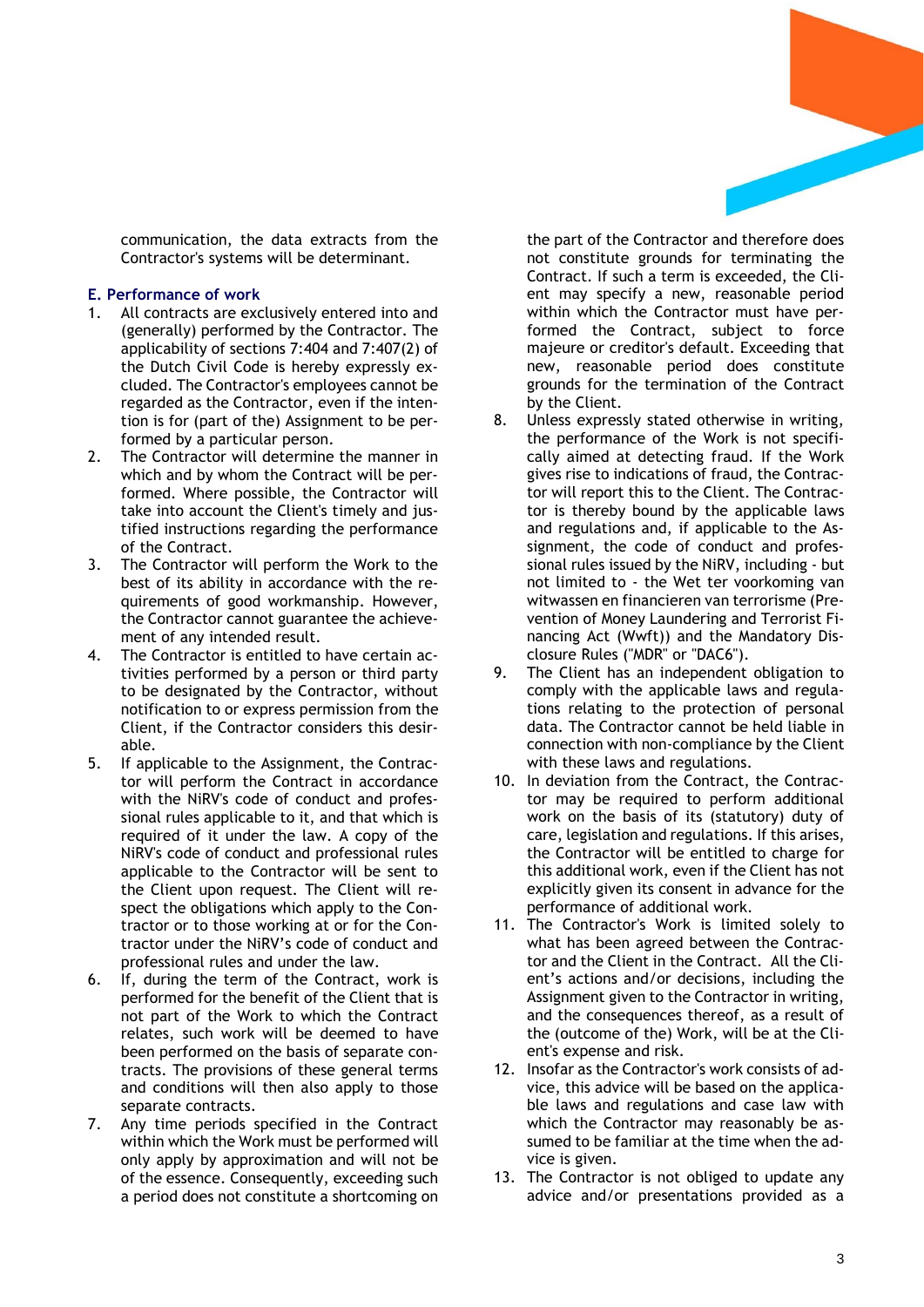

result of events which occur after completion of the Work. If required, the Client and the Contractor can conclude a new Contract to that end.

14. The advice, presentations, assumptions, principles, recommendations, etc. provided by the Contractor as part of the Work cannot under any circumstances be construed as a guarantee relating to past (or future) events or circumstances.

### **F. Confidentiality and exclusivity**

- 1. The Contractor, which in this paragraph (F) must also include the persons designated by it for the performance of the Contract, is obliged to observe confidentiality with respect to third parties who are not involved in the performance of the Assignment. This confidentiality pertains to all information of a confidential nature (including personal data) made available to it by the Client and the results obtained through the processing thereof. This confidentiality does not apply insofar as statutory or - where applicable - professional rules impose a duty on the Contractor to disclose information, or insofar as the Client has released the Contractor from the duty of confidentiality. This provision also does not apply to confidential discussions with colleagues within the Contractor's organisation, insofar as the Contractor deems this necessary for the careful performance of the Contract or for the careful fulfilment of statutory or - where applicable - professional duties..
- 2. The Contractor is entitled to use the figures obtained after processing for statistical or comparative purposes, provided that these results cannot be traced back to individual Clients.
- 3. The Contractor is not entitled to use the information made available to it by the Client for a purpose other than that for which it was obtained, with the exception of the provisions of paragraph 2 and, where applicable, in the event that (an employee of) the Contractor acts on their own behalf in disciplinary, civil, criminal or penalty proceedings where this information may be relevant.
- 4. Without the express prior written consent of the Contractor, the Client is not permitted to disclose or otherwise make available to third parties the contents of advice, opinions or other statements, whether or not in writing, from the Contractor, except insofar as this

ensues directly from the Contract, is done in order to obtain an expert opinion on the Contractor's Work, the Client has a statutory or where applicable - professional duty to disclose, or the Client acts on its own behalf in disciplinary, civil, criminal or penalty proceedings.

- 5. The Contractor is entitled to quote the Client's name and to describe the services provided in broad terms to (potential) Clients to indicate the Contractor's experience.
- 6. If the Contractor has received a purchase or sale mandate from the Client, during the term of the Contract the Contractor is exclusively entitled to perform the agreed work and to develop activities related to the purpose of the Contract.

### **G. Intellectual property**

- 1. The Contractor reserves all rights with regard to intellectual products that it uses or has used in the context of the performance of the Contract with the Client, insofar as rights may exist or are created on those products in a legal sense.
- 2. The Client is expressly prohibited from providing such products to third parties, reproducing, publishing or exploiting such products, including but not limited to computer programs, system designs, working methods, advice, (model) contracts, trademarks and logos and other intellectual products, all in the broadest sense of the word, whether or not with the involvement of third parties.
- 3. The Client is not permitted to provide such products (or their tools) to third parties other than to obtain an expert opinion on the Contractor's Work. In that case, the Client will impose its obligations under this article on the third parties that it engages.

#### **H. Force majeure**

1. If the Contractor is unable to perform its obligations under the Contract, or is unable to do so in good time or properly, and/or fails to fulfil its obligations as a result of a cause that is not attributable to the Contractor, including but not limited to illness of employees, failures in the computer network and other disruption of the normal state of affairs within its business, those obligations will be suspended until such time as the Contractor is able to perform them in the agreed manner.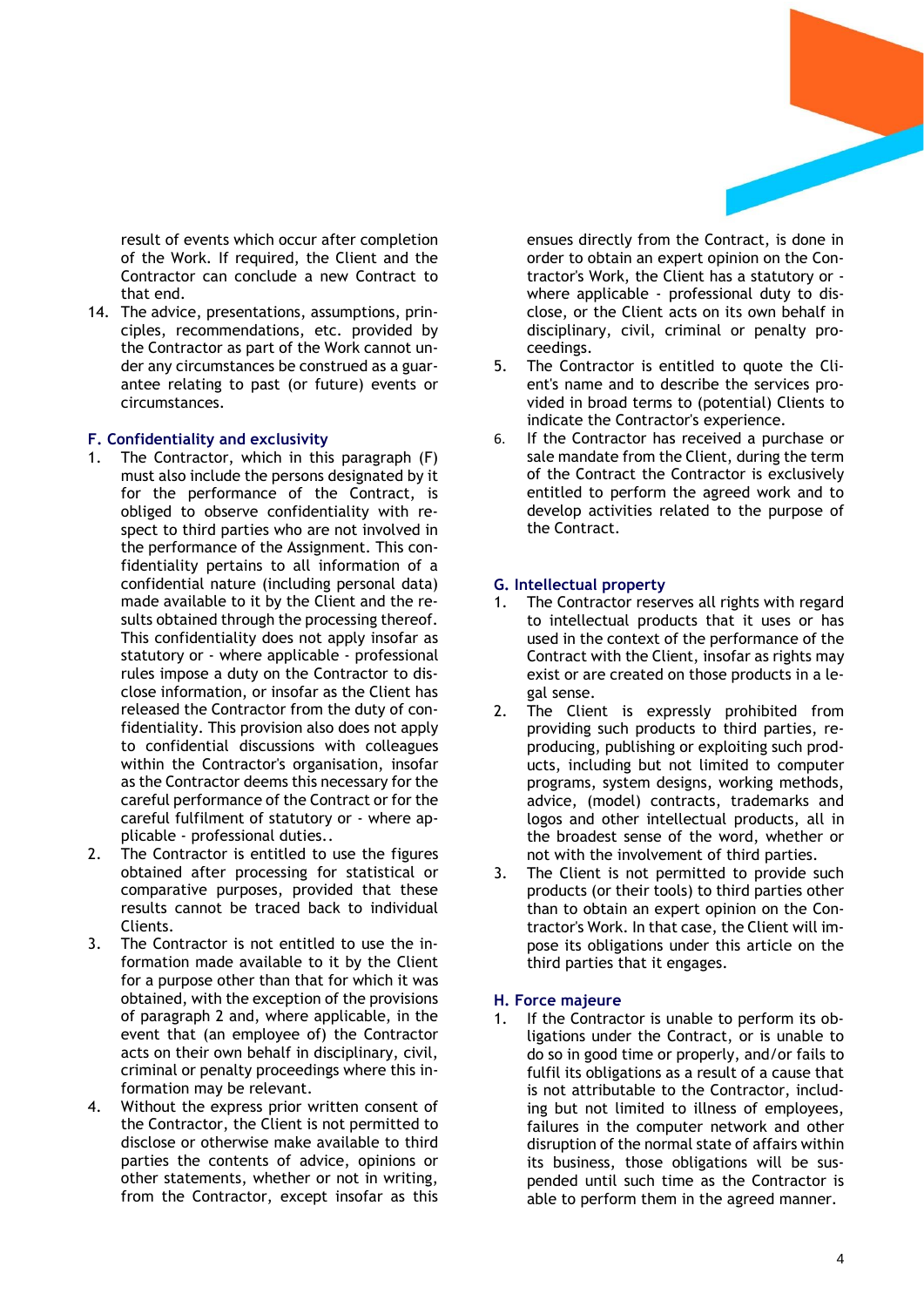

2. If the situation referred to in the first paragraph occurs, the Client is entitled to terminate the Contract in writing in whole or in part with immediate effect, without the Client being entitled to any compensation.

# **I. Fee**

- The Contractor's Fee does not depend on the outcome of the work performed, unless there is a Success Fee agreed in writing or another Contract recorded in writing.
- 2. The Contractor's Fee may consist of a pre-determined amount per Contract and/or can be calculated on the basis of rates for each unit of time worked by the Contractor and/or may consist of or be supplemented with a Success Fee or a combination of the above, and is owed as a result of the work performed and/or still to be performed by the Contractor. If no pre-determined amount and/or Success Fee as referred to in the previous sentence has been agreed, the Contractor's Fee will be calculated and payable on the basis of rates per unit of time worked.
- 3. If a fixed amount per Contract has been agreed, the Contractor is also entitled to charge a rate per unit of time worked if and insofar as the Work exceeds the Work provided for in the Contract, for which the Client will then also be liable.
- 4. If wages and/or prices change after the formation of the Contract, but before the Assignment has commenced and/or has been performed in full, the Contractor will be entitled to adjust the agreed rate accordingly, unless the Client and the Contractor have made different arrangements in this regard.
- 5. The Contractor's Fee, if necessary supplemented with disbursements and invoices from engaged third parties, will be charged to the Client - including any turnover tax owed monthly, quarterly, annually or after completion of the Work.
- 6. The Contractor is entitled at all times to request an advance payment in respect of the Work performed and/or still to be performed by the Contractor.
- 7. The Contractor's Fee will be payable no later than upon completion of the intended transaction, unless stipulated otherwise in writing in the Contract.
- 8. If the Contract entails an assignment for a mandate to buy or sell or assist with a purchase or sale and is terminated prematurely,

the Client will compensate the Contractor for a shortfall between a Fee calculated on the basis of the hours spent multiplied by the Contractor's hourly rates and the amounts invoiced, due or already paid to the Contractor, unless the termination of the Contract is the result of a serious shortcoming on the part of the Contractor.

9. In the event of premature termination of the Contract by the Client for no (legally) valid reason and without the Contractor having a serious shortcoming to be demonstrated by the Client, the Client will be obliged to pay the Success Fee in full and the Fee owed up to the termination of the work, plus the costs referred to in this article (paragraphs 2 and 5).

# **J. Payment**

- 1. The Client must pay the invoiced amount without suspension, deduction, discount or offsetting within the agreed timescales, but in no event later than 14 days after the invoice date, in Dutch currency, at the offices of the Contractor or by means of deposits to a bank account to be designated by the Contractor.
- 2. If the Client has not paid within the period referred to in paragraph 1, or fails to pay within the agreed timescale, it will legally be in default and the Contractor will be entitled, without any further demand or notice of default being required, to charge the Client the statutory commercial interest on the invoiced amount from the due date until the date of full payment, all this without prejudice to the Contractor's further rights.
- 3. All costs arising as a result of judicial or extrajudicial collection of the claim will be borne by the Client, even insofar as these costs exceed the court order for costs. The extrajudicial costs have been set at no less than 15% of the amount to be claimed, with a minimum of  $\epsilon$  250. The judicial costs are not limited to the costs of the proceedings to be settled, but the costs actually incurred by the Contractor will be borne in full by the Client if the court rules against the Client to a (significant) extent.
- 4. The Contractor will be entitled at all times to require the Client to provide (additional) security for the payments due to the Contractor in respect of the work performed or still to be performed, in a form to be determined by the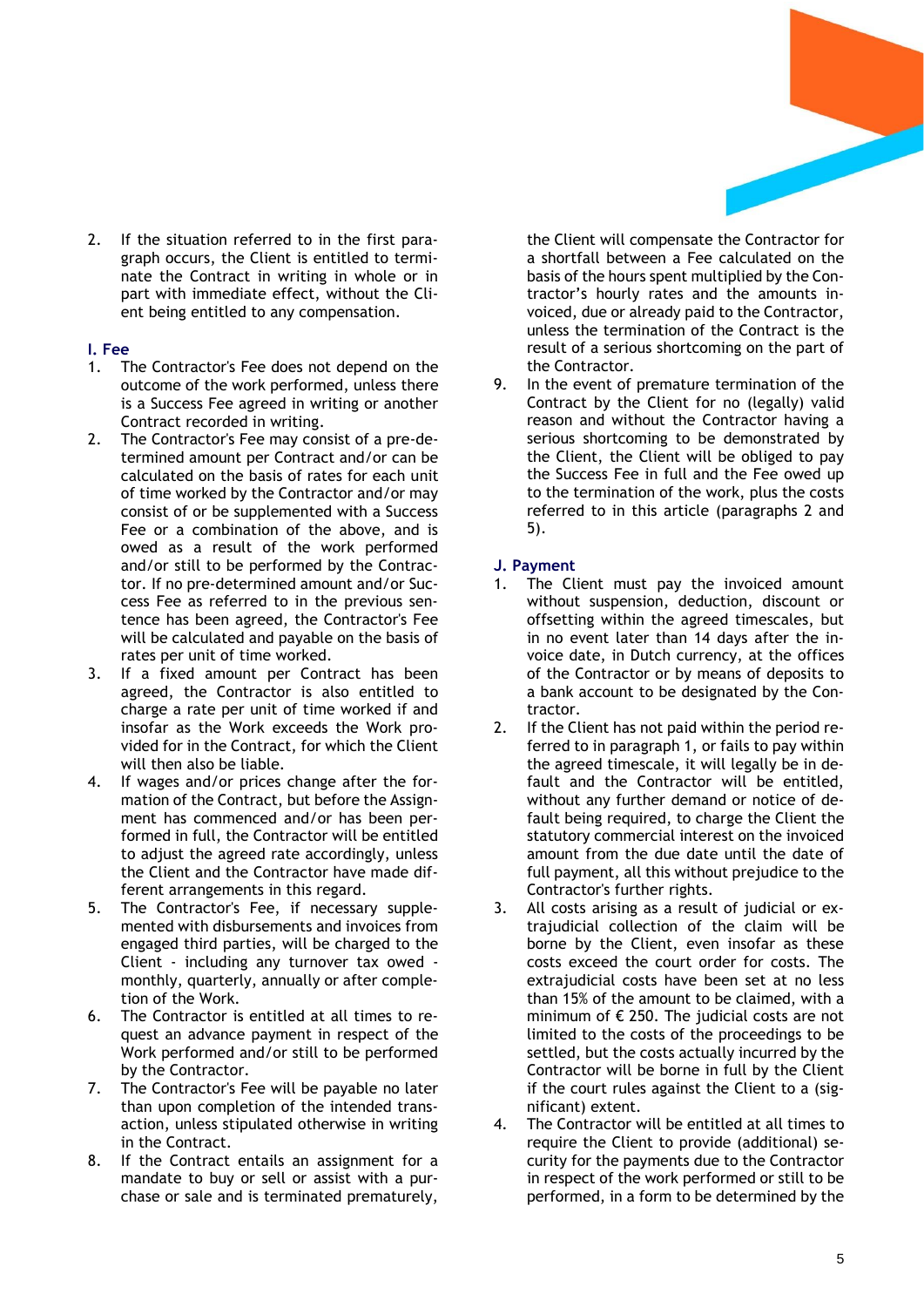Contractor, including but not limited to an advance payment. If the Client fails to provide the required security, the Contractor will be entitled, without prejudice to its other rights, to immediately suspend the (further) performance of the Contract and all amounts owed by the Client to the Contractor for any reason whatsoever will become immediately due and payable.

5. In the event of an assignment granted jointly, the Clients will, insofar as the work has been performed for the benefit of the joint Clients, be jointly and severally liable for the payment of the invoiced amount and for everything that is owed under the Contract and which the Clients are obliged to pay by virtue of the Contract.

## **K. Complaints**

- 1. Complaints relating to the Work performed and/or the invoiced amount must be notified to the Contractor in writing within 14 days of the date of dispatch of the documents or information about which the Client is complaining, or within 14 days of the discovery of the shortcoming if the Client can demonstrate that it could not reasonably have discovered the shortcoming earlier.
- 2. Complaints as referred to in the first paragraph will not suspend the Client's payment obligation, except insofar as and up to the amount for which the Contractor has indicated that it considers the complaint to be well-founded.
- 3. In the event of a justified complaint, the Contractor will have the choice between adjusting the Fee charged, improving or reperforming the rejected work free of charge, or not performing the Assignment (any further) in full or in part in return for a proportionate refund of the Fee already paid by the Client. The Contractor is not obliged to do more than this.
- 4. If the complaint is not submitted in good time, all the Client's rights in connection with the complaint will lapse.

### **L. Liability and indemnification**

1. The Contractor will only be liable for all direct loss suffered by the Client that is in any way related to or caused by the non-performance, late or improper performance of the Contract, regardless of the basis, up to a maximum of the amount paid out in the relevant

case under the liability insurance taken out by the Contractor, plus the amount of any excess under that insurance. If, despite the Contractor's liability, no payment is made under the aforementioned liability insurance, the Contractor's liability will in any event be limited to the amount of the Fee (exclusive of turnover tax) for the Contract in question. If the term of the Contract is longer than six months, a further limitation of the aforementioned liability will apply to the amount claimed over the last six months. All this unless there is intent or gross negligence on the part of the Contractor. Related losses are considered to be a single claim.

- 2. Regardless of the basis, the Contractor is not liable for:
	- loss suffered by the Client or third parties as a result of the provision of incorrect or incomplete data or information to the Contractor by the Client, or that is otherwise the result of an act or omission on the part of the Client;
	- loss suffered by the Client or third parties as a result of an act or omission by persons or third parties engaged by the Contractor or the Client (not including employees of the Contractor), even if they work for an organisation affiliated with the Contractor;
	- trading, indirect and/or consequential loss suffered by the Client or third parties, including but not limited to loss resulting from disruptions of the normal state of affairs at the Client's business.
- 3. The Contractor is entitled at all times, if and to the extent possible, to reverse or limit the Client's loss by rectifying or correcting the shortcoming in the defective product.
- 4. The Contractor will not be liable for any damage to or destruction of documents during transport or during dispatch by (digital) mail, regardless of whether the transport or dispatch is effected by or on behalf of the Client, the Contractor or third parties.
- 5. A claim for compensation of loss must be submitted to the Contractor in writing, stating reasons and specifying the grounds, no more than twelve months after the Client has discovered or could reasonably have discovered the loss, failing which the entitlement to compensation will lapse.
- 6. The Client indemnifies the Contractor against all claims by third parties, including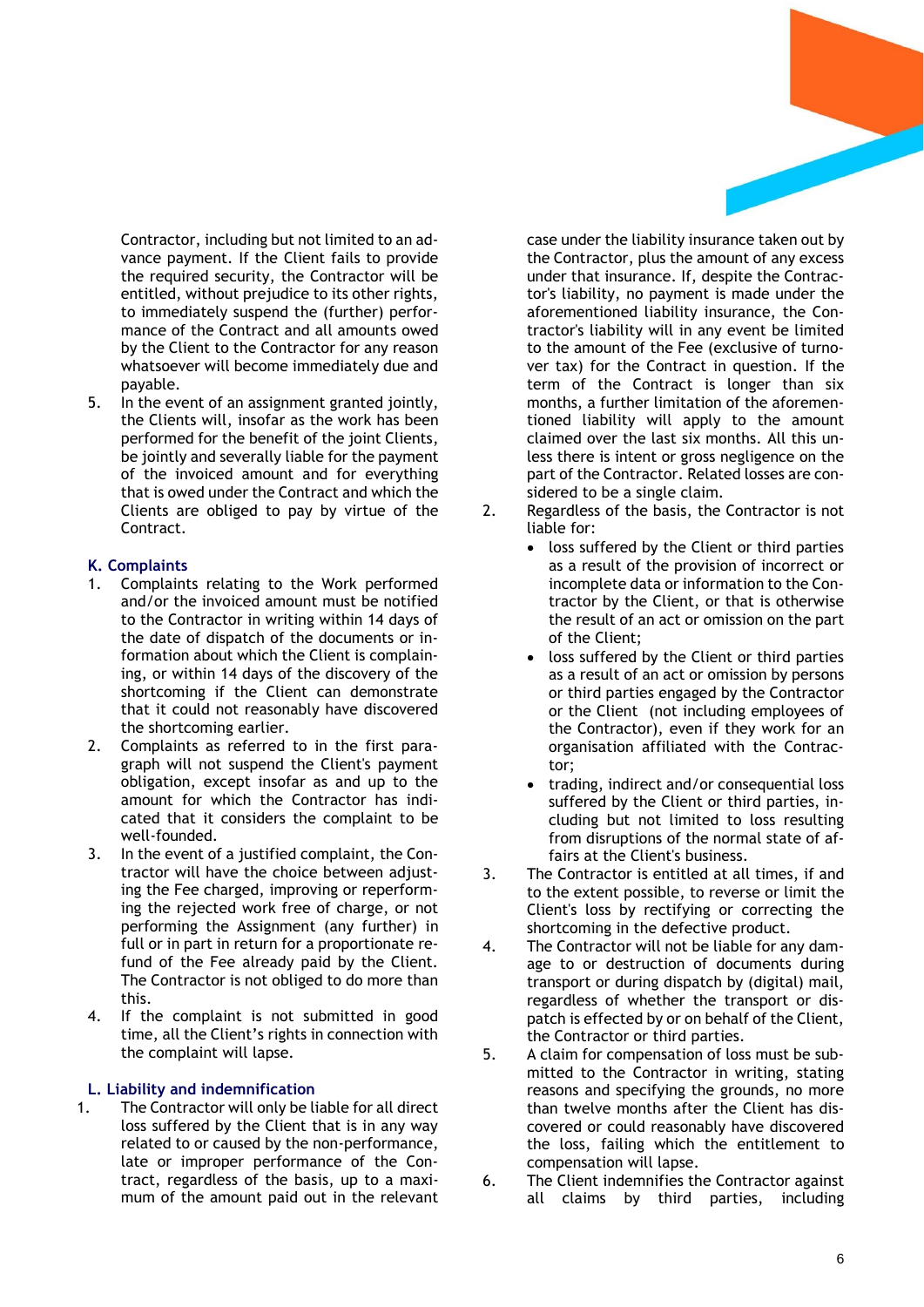

shareholders, directors, supervisory directors and personnel of the Client, as well as legal entities and companies affiliated with the Contractor and other parties involved in the Client's organisation that relate directly or indirectly to the performance of the Contract. In particular, the Client indemnifies the Contractor against claims by third parties for loss resulting from the Client providing incorrect or incomplete information to the Contractor, unless the Client demonstrates that the loss is not related to culpable acts or omissions on its part, or was caused by intent or gross negligence on the part of the Contractor.

- 7. The Client indemnifies the Contractor against all costs and against all possible third party claims in the event that the Contractor is forced by law and/or its professional rules to return the assignment and/or is forced to cooperate with government authorities that are entitled to receive information, either requested or unsolicited, which the Contractor received from the Client or third parties in the performance of the assignment.
- 8. Joint and several liability of individual directors and/or employees of the Contractor is expressly excluded.

### **M. Independence**

The Client must enable the Contractor to comply with the relevant (inter)national laws and regulations regarding independence. To this end, the Client is obliged to inform the Contractor in a timely, correct and complete manner of (changes in) the (ultimate) control relationships, legal structure, financial interests, participations and other joint ventures into which its company, organisation or group to which the Client belongs enters, all in the broadest sense of the word.

### **N. Termination**

- 1. The Client and the Contractor may terminate the Contract in writing with immediate effect by giving notice of termination, unless stipulated otherwise in the Contract and/or these General Terms and Conditions.
- 2. If the Contract ends before the Work has been completed, the provisions under letters I and J apply in full and the Client must in all cases pay the Contractor at least the Fee for the Work already performed and the costs incurred by the Contractor up to and including the date of termination of the Contract.
- 3. If the Work has not yet been completed, the Client may only terminate the Contract if the Client provides a substantive justification of the circumstances underlying this termination in the written notice of termination.
- 4. If the Client terminates the Contract before the Work has been completed while a Success Fee has been agreed, the Client will owe the Success Fee pursuant to the provisions under I, paragraph 9.
- 5. If the Client terminates the Contract before the Work has been completed, the Client will also be obliged to compensate the Contractor, including compensation as a result of loss of capacity utilisation, plus compensation for additional costs already incurred or yet to be incurred by the Contractor, including costs ensuing from the possible cancellation of third parties engaged by the Contractor, with the Contractor's records being considered conclusive proof for determining the loss in question; the Contractor is not obliged to pay any compensation to the Client.
- 6. If and insofar as the Contractor terminates the Contract by giving notice of termination, it is obliged to inform the Client, with justification, of the reasons underlying the termination, and to do everything in the Client's interest that the circumstances require insofar as it can reasonably be expected to do so.
- 7. If the Contractor terminates the Contract, the Client will be entitled to cooperation from the Contractor in the transfer of Work to third parties, in return for payment of the associated costs, unless there is an intentional act or omission or wilful recklessness on the part of the Client as a result of which the Contractor is forced to terminate the Contract. A condition for the aforementioned entitlement to the Contractor's cooperation is that the Client has paid all advance invoices and expenses claims.
- 8. If the Fee consists (partly) of a Success Fee, any termination of the Contract will not affect the provisions at letters I and J.

## **O. Right of suspension**

The Contractor is entitled to suspend performance of all its obligations, including the release of Documents or other items to the Client or third parties, until such time as all (due and payable) claims, including advances, against the Client have been settled in full. The aforementioned right to suspend its obligations will also accrue to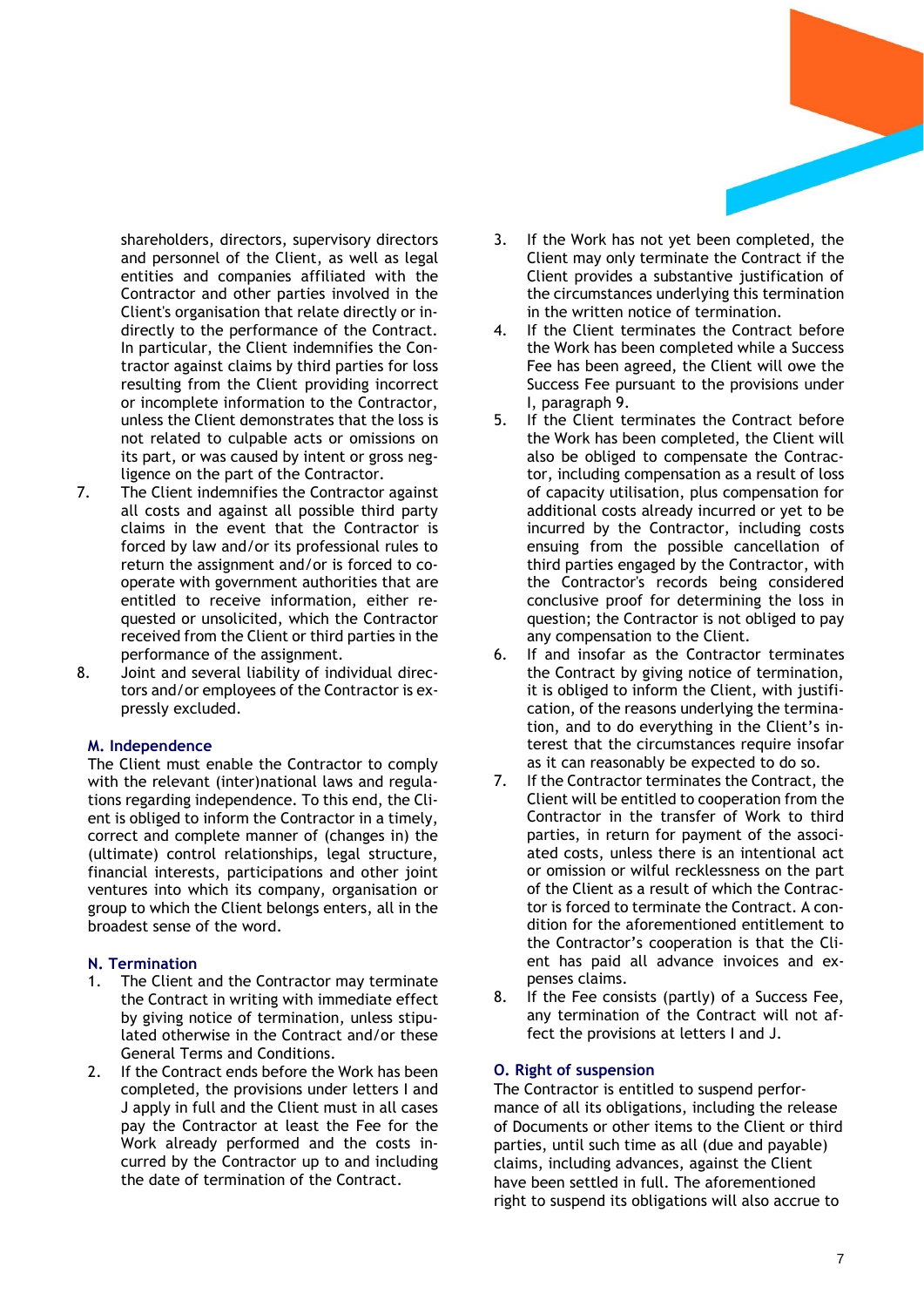

the Contractor if the Contractor has good reason to fear that the Client will not comply with its (future) (payment) obligation for the Assignment granted to the Contractor by the Client.

# **P. Sundry**

- 1. During the performance of the Assignment and within one year after termination of the Assignment, neither party may employ the other party's personnel or negotiate employment with such personnel, unless with the prior written consent of the other party. The party that nevertheless employs one or more employees of the other party despite this recruitment ban is obliged to pay that other party at least the recruitment costs that the other party will have to incur in order to hire one or more replacement employees.
- 2. In the event that the general terms and conditions and the assignment confirmation contain conflicting conditions, the conditions contained in the assignment confirmation will apply.
- 3. The provisions of these general terms and conditions and the obligations ensuing therefrom will remain in force following the termination of the Contract.
- 4. Unless expressly stipulated in the assignment confirmation, the Contractor will not provide any investment advice, which also means that the Contractor's statements cannot be interpreted as investment advice.

# **Q. Applicable law and choice of forum**

- 1. All contracts between the Client and the Contractor are governed by Dutch law.
- 2. All disputes relating to and/or ensuing from contracts and legal relationships between the Client and the Contractor which do not fall within the jurisdiction of the Cantonal section of the District Court will be exclusively settled by the competent court in the district in which the Contractor is also domiciled. Nevertheless, the Contractor is entitled to submit disputes to the competent court in the Client's place of domicile.
- 3. Contrary to the provisions of paragraph 2, the Client and the Contractor may opt for a different method of dispute resolution.

# **R. Protection of personal data**

1. The GDPR-related terms used in this article have the same meaning as defined in the General Data Protection Regulation (GDPR).

- 2. In the event of processing of personal data by the Contractor as a result of the performance of an Assignment, the Contractor will qualify as an independent controller or as a processor, depending on the nature of the Assignment.
- 3. In determining its capacity as controller or processor, the Contractor will comply with the applicable laws and regulations and, more specifically, the GDPR Guidelines for Accountants, Tax Advisers and Salary Professionals. On this basis, the Contractor will often be considered an independent controller in the performance of the Assignment/Work with regard to the personal data that the Contractor processes in that context.
- 4. If the Contractor qualifies as a processor, the Contractor and the Client will enter into a separate processor agreement with each other, which will be attached to the associated Contract. The processor agreement must have been concluded between the parties before the Assignment/Work is performed. The Contractor expressly reserves the right to suspend performance of the Assignment/Work as long as no processor agreement has been concluded between the parties.
- 5. If the Client qualifies as an (independent) controller, the provisions in paragraphs 6 through 8 of this article specifically apply.
- 6. The Client will process the personal data that the Contractor generates in the performance of the Assignment/Work and which personal data the Contractor provides to the Client in a proper and careful manner and in accordance with the GDPR and other applicable legislation and regulations relating to the protection of personal data.
- 7. The Client will rectify, supplement, restrict, delete, transfer or block the personal data referred to in 6 at the Contractor's first request if a data subject has properly invoked rectification or erasure of data (right to be forgotten), the restriction of processing, the right to data portability and/or the right to object with regard to that personal data to the Contractor.
- 8. The Client indemnifies the Contractor against any claim by a data subject, supervisory body or any other third party that is the result of or originates from unlawful processing i) by the Client of the personal data provided by the Client, or to which the Client has given access, to the Contractor or ii) of the personal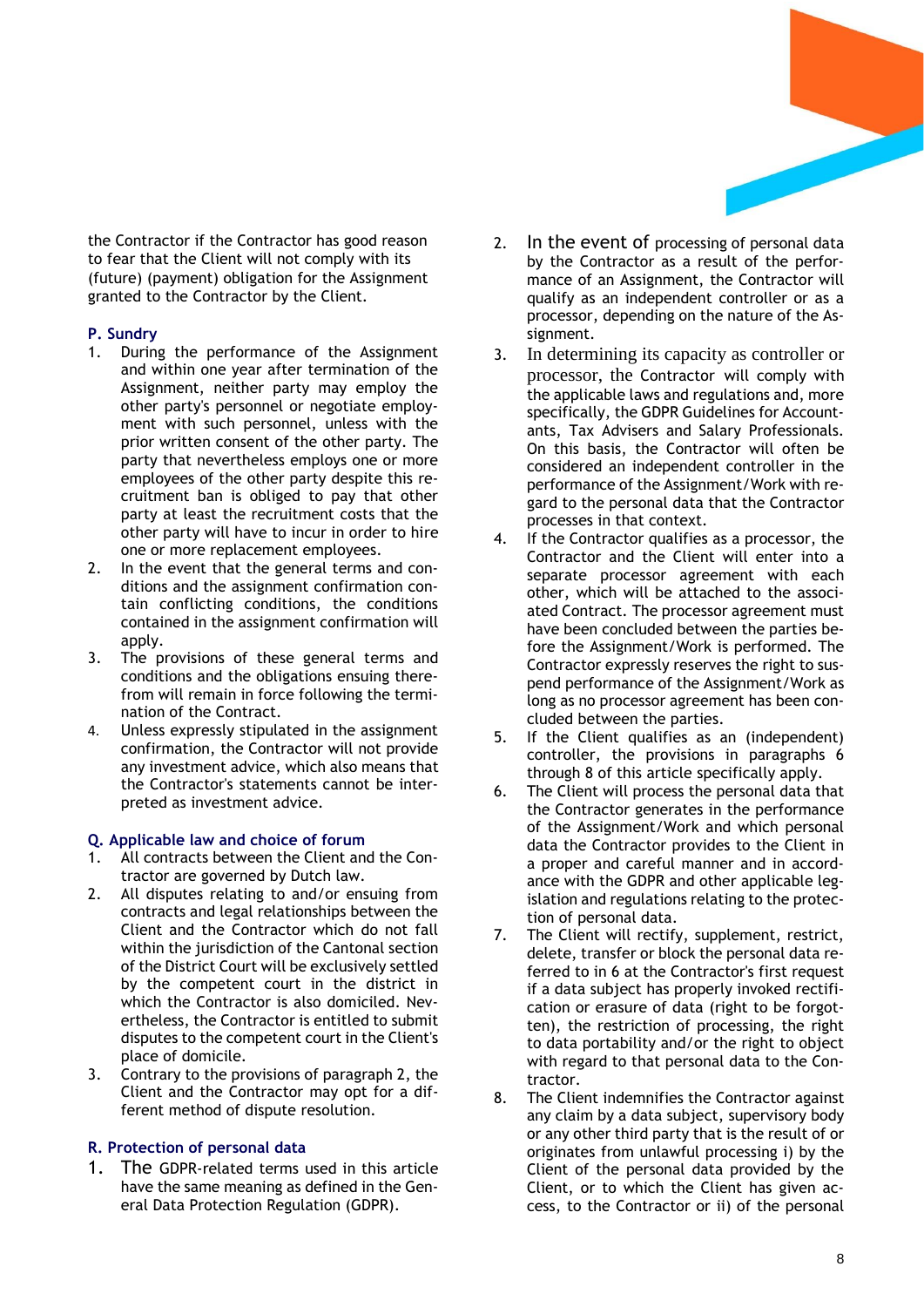

data the Client has had generated by the Contractor.

### **S. Online services**

- 1. The Contractor uses systems supplied by third parties and its own systems in order to be able to provide online services. The Contractor may refer the Client entirely to the relevant third party, after which a contract may be concluded between the third party and the Client. The Client may also conclude the contract directly with the Contractor. In the latter case, the third party's general terms and conditions must be read as if they were the Contractor's general terms and conditions. Any general terms and conditions of third parties or other contractual obligations will be notified prior to or at the conclusion of the contract with the third party.
- 2. Sections 6:227b(1) and 6:227c of the Dutch Civil Code do not apply to the Contracts that have been or will be concluded between the Contractor and the Client.
- 3. If the Client interfaces with the Contractor's systems, the Client will inform the Contractor at all times of any changes to the systems on the part of the Client. The Contractor has a best-efforts obligation with regard to these interfaces (also known as APIs). The Contractor is entitled to charge additional costs for maintaining the interfaces. In addition, the Contractor is entitled to no longer support certain interfaces. If the Client wishes to interface with a third party engaged via the Client, the Contractor will never be responsible for the interface with this third party.
- 4. When using the online services, the Client will comply with the law and regulations. If the Client uses the Contractor's services in a manner that violates the law and/or the rights of third parties, the Contractor is entitled to suspend the services under the Contract.
- 5. The Client is not permitted to use the agreed services for more than one company or to allow several people to work under one account, unless the Contractor has granted express written permission for this.
- 6. If, in the opinion of the Contractor, the operation of the server(s) or network of the Contractor or of third parties is threatened due to excessive requesting or sending of data (which can give rise to performance problems and/or security risks), the Contractor is

entitled to take all measures it deems reasonably necessary to avert or prevent this risk.

- 7. For the safe use of the online services, the Client must in any event take the following measures into account:
	- a. Login details (such as username and password and any other authentication factors) must be kept securely and not shared with unauthorised persons;
	- b. Passwords must be long enough and not obvious, so that they cannot be cracked without extraordinary efforts;
	- c. Peripherals with which the online services are used must always be provided with a working, legitimate and up-todate version of a virus scanner of a brand which is reliable or generally deemed to be reliable;
	- d. Portable peripherals (such as laptop, tablet or telephone) must always be secured with a password, fingerprint and/or other reliable authentication tools if they are used to access the online services;
	- e. The online services should only be accessed from networks that can reasonably be trusted.
- A third party as referred to in the first paragraph of this article may impose additional requirements with regard to the secure use of the relevant online service. The Contractor is not responsible for misuse and may assume that someone who logs in to the services with the Client's login data is also actually (under the authority of) the Client. The Client must inform the Contractor if the Client suspects that login details has fallen into the hands of unauthorised persons. In such cases the Contractor is entitled to take appropriate measures.
- 8. The version of the relevant communication (or measurement performed) received or stored by the Contractor will be considered proof thereof, subject to proof to the contrary by the Client.
- 9. The Contractor will endeavour to ensure uninterrupted availability of the agreed services, but offers no guarantees in this respect, unless expressly agreed otherwise in the Contract by means of a Service Level Agreement.
- 10. The Contractor reserves the right to temporarily deactivate the services for the purpose of maintaining, modifying or improving the Contractor's services and web servers. The